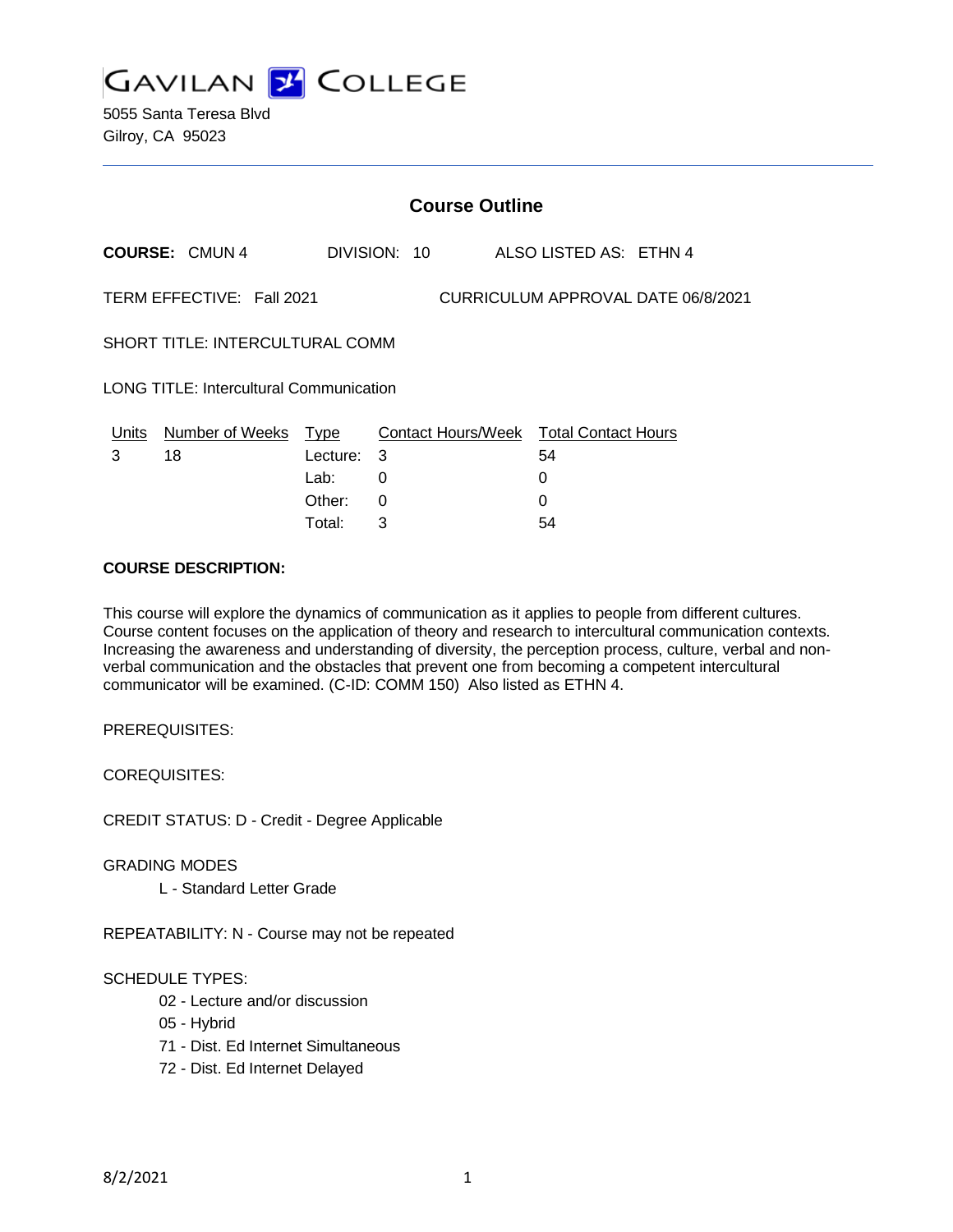## **STUDENT LEARNING OUTCOMES:**

By the end of this course, a student should:

1. Recognize and articulate how core values, worldview, and communication patterns shape cultural and individual identity.

2. Discuss the diverse ways of thinking, perceptions, and interpretations held by various cultural groups.

3. Identify how culture and context influence application of nonverbal and verbal communication practices.

4. Recognize barriers to effective intercultural competencies such as stereotyping, prejudice, and ethnocentrism.

# **CONTENT, STUDENT PERFORMANCE OBJECTIVES, OUT-OF-CLASS ASSIGNMENTS**

Curriculum Approval Date 06/8/2021

## Additional Content Learning Objectives:

1. Analyze and articulate concepts of ethnic studies, including but not limited to race and ethnicity, racialization, equity, ethno-centrism, eurocentrism, and anti-racism.

2. Apply theory to describe critical events in the histories, cultures and intellectual traditions, with special focus on the lived-experiences and social struggles of one or more of the following four historically defined racialized core groups: Native Americans, African Americans, Latina/o Americans and/or Asian Americans, and emphasizing agency and group-affirmation.

3. Critically discuss the intersection of race and ethnicity with other forms of difference affected by hierarchy and oppression, such as class, gender, sexuality, religion, spirituality, national origin, immigration status, ability and/or age.

#### (5 Hours)

Topic/Content: Orientation and Course Overview: Review course objectives and requirements. Getting acquainted activities. Define culture and explore the "iceberg metaphor for culture" to demonstrate the difference between "above the surface" cultural indicators (what we wear, physical appearance, jewelry/adornments, etc.) and "below the surface" cultural indicators (values, beliefs, etc.). We begin to explore how cultural and up brining shape core values, communication patterns, and worldview. Connections are made to how stereotypes are formed and how these are barriers to building strong intercultural relationships. Introduce reasons for Studying Intercultural Communication (economic, peace, ethical, demographic, technological, and self awareness imperatives).

Student Performance Objectives: SLO 1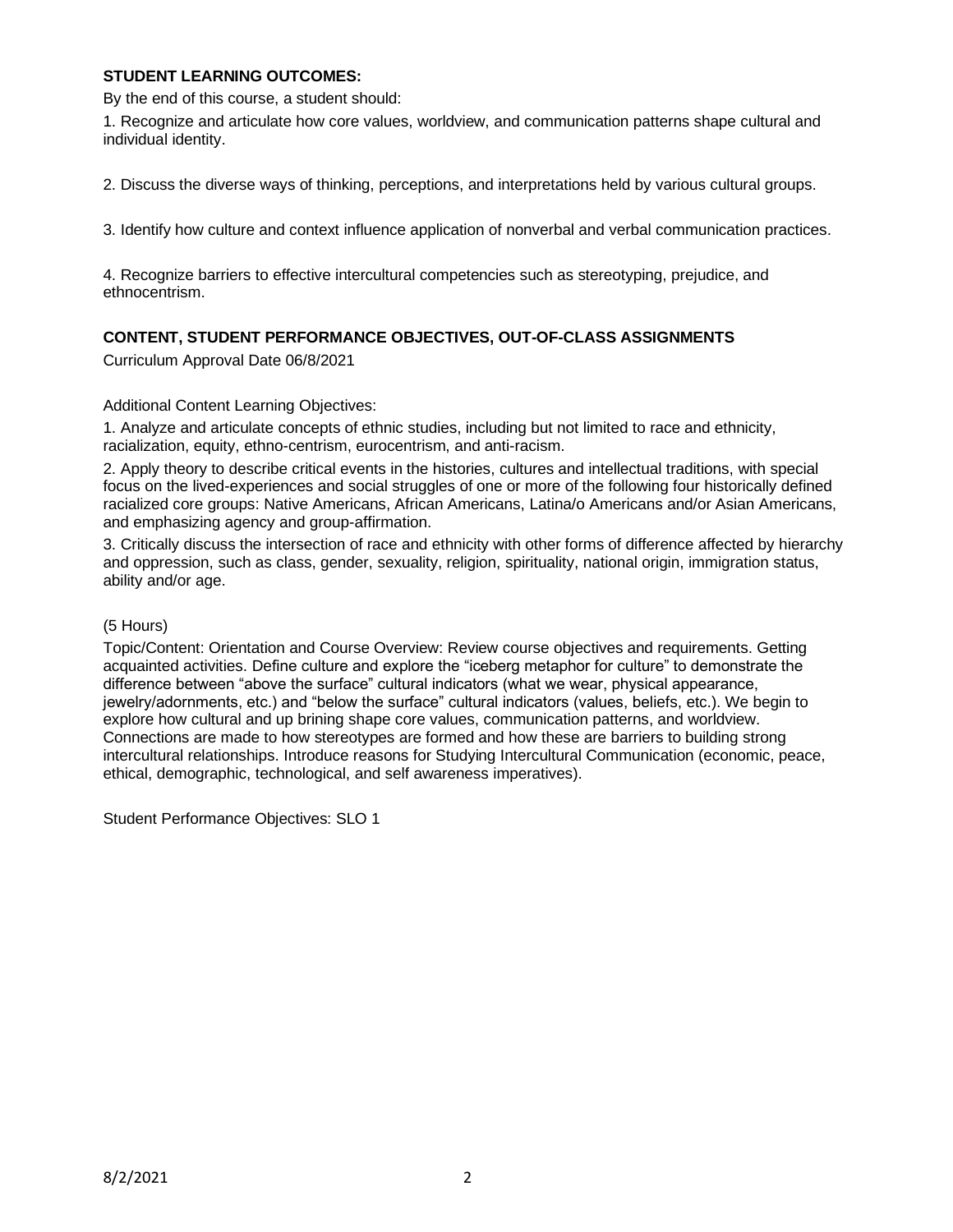# (6 Hours)

Topic/Content: Mainstream and Nonmainstream Histories and Identity Development. Identity Development-- Film Analysis of "Daughter From Danang" (documentary film that traces the identity development of Heidi, a Vietnamese-American woman) or comparable film that focuses on cultural identity. Then, students will debrief key concepts of identity development (Created through communication, Created in spurts, Identities are Multiple, Influenced by society, Dynamic, and are Developed in different ways in different cultures). The film serves as a case study for analysis of key concepts. Students expand their knowledge of identity development through an assigned "Cultural Identity Speech" which requires students to select a personal identity and apply textbook terminology to share their culture (how culture is learned, shared, expressed, involved feelings, perceptions, and values, as well as how identities are dynamic and heterogeneous). These speeches are shared with peers and the term intersectionality is introduced to look factors that influence identity expression (race, ethnicity, class, gender, sexuality, religion, spirituality, national origin, immigration status, ability and/or age). Lastly, students will learn about Mainstream and Nonmainstream Histories. Students will select a historically racialize core group (Native Americans, African Americans, Latina/o Americans or Asian Americans), research, and report on the unique social histories and/or intellectual traditions from this group. Emphasis will be placed on how history has influenced the livedexperiences and social struggles of the core group studied. Students will share their research to build an understanding of how core group experiences are similar and different.

Student Performance Objectives: Students will be able to define and illustrate what cultural identity is, how identity development occurs, and how identities intersect to create different life experiences. Students will be able to define and discuss the differences between mainstream and nonmainstream cultural identities. Furthermore, students will be able to recognize how history shapes collective and individual cultural identity. The formal learning objectives connected to the above content are: SLO 1 and 2; Additional Content Learning Objectives 2 and 3

## (6 hours)

Topic/Content: Students turn in outlines and then deliver their Cultural Identity Speeches in class and receive written speech feedback from classmates and from instructor.

Student Performance Objectives: Students articulate their own cultural identity and develop an understanding of how cultures communicate verbally and nonverbally in different ways. Students also explore how broad identities can be defined (race, ethnicity, gender, sexual orientation, ability, age, etc.) and start to explore how identities intersect (how one identity cannot be separated from another; i.e. a Latino female will have different social expectations and expressions than a Latino male). The formal learning objectives connected to the above content are: SLO 1 and 2; Additional Content Learning Objectives 1 and 3

## (7 hours)

Topic/Content: Popular Culture and Power. Power is defined and discussed as it pertains to the Building Blocks in Chapter 2 (power is always present, rarely equal, and determined by majority groups). We then delve into Hofstede's 6 dimensions of Power Distance and use case studies to examine how power is accepted and distributed in various culture. The concept of privilege is defined and the concept of intersectionality are addressed in more depth as defined by scholar/lawyer Kimberly Crenshaw. Popular culture is then defined and students analyze popular culture for stereotypes, communication theories, portrayals of race/ethnicity/sexuality in a written assignment (Cultural Exploration Paper #2). Connections are examined between popular culture and power (i.e. media's responsibility in the creation and portrayal of people groups and the power dynamic involved in perpetuating stereotypes).

Student Performance Objectives: Students should be able to define power, privilege, and popular culture. Students should begin to see how these concepts overlap and influence one another, such as how power is imbedded in media portrayals and the effects this has on perceptions, stereotyping, ethnocentrism, and varying worldviews. The formal learning objectives connected to the above content are: SLO 1 and 4; Additional Content Learning Objectives 1 and 3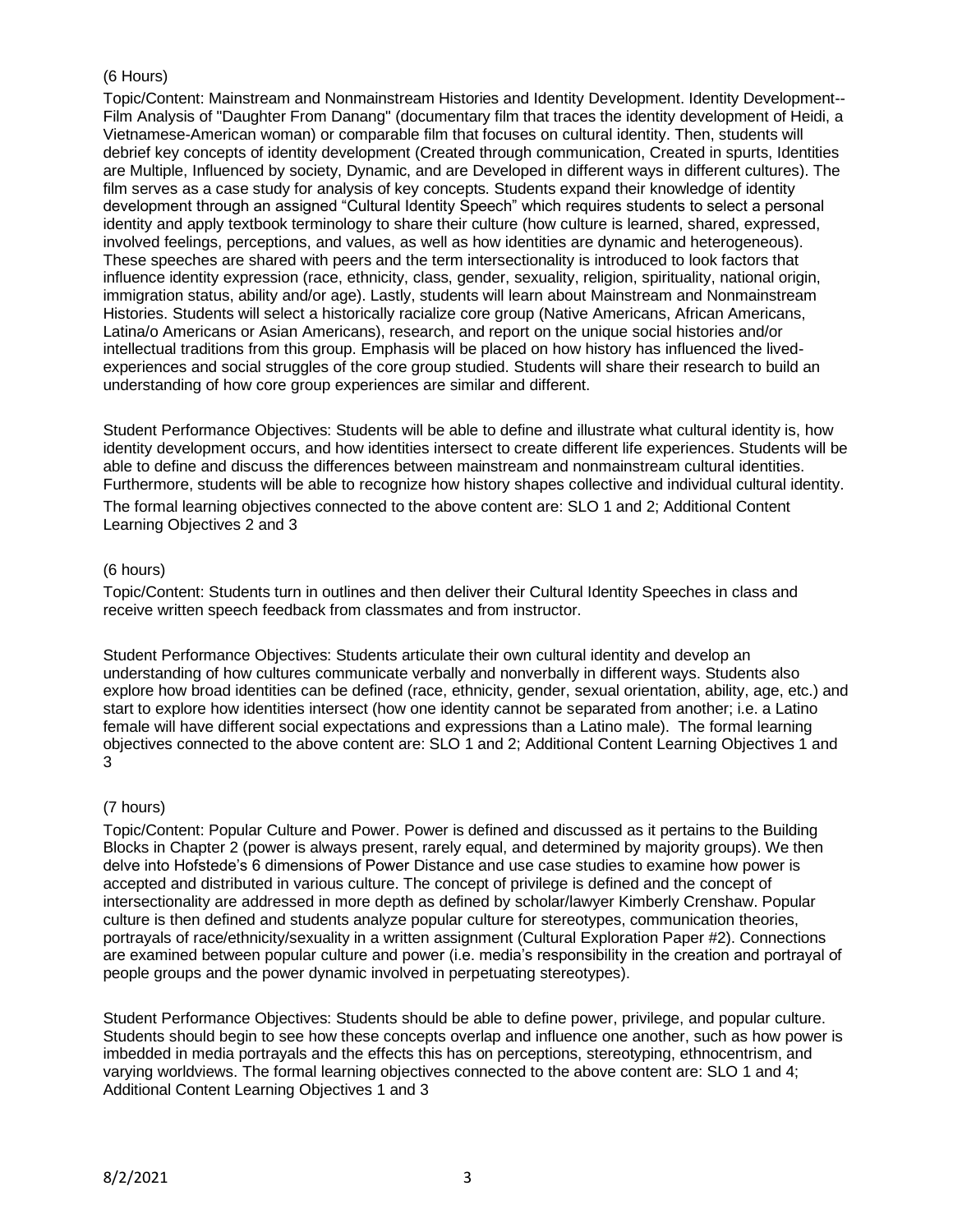# (5 hours)

Topic/Content: Barriers to effective intercultural competencies. Textbook definitions of the 4 barriers to strong intercultural relationships are introduced (ethnocentrism, prejudice, discrimination, stereotype). We/I select a topic area to explore such as religion, gender, sexual orientation etc. and invite a knowledgeable guest speaker to expand students' knowledge base to break stereotypes. For example, I have had a guest speaker who is Muslim, Jewish, Genderqueer, etc. attend class to discuss common stereotypes and misconceptions, and ultimately how these stereotypes prevent strong intercultural relationships from forming. If no guest speakers are available, students will complete and share a short research project on stereotypes of various cultural groups. Student are then introduced to the difference between avoiding discriminatory behaviors and activism (anti-racism, allyship, creating/participating in a social movement, etc.)

Student Performance Objectives: Students will recognize and understand the barriers that keep us from learning about and truly understanding diverse cultures. Also, students will demonstrate how to actively combat barriers marginalized communities face in the form of allyship, anti-racist practices, and social movements to create more equitable societies. The formal learning objectives connected to the above content are: SLO 4; Additional Content Learning Objectives 1 and 3

## (5 hours)

Topic/Content: Verbal issues, Nonverbal Issues, and conflict. Discussion and role play activities related to verbal and nonverbal communication and different communication styles across cultures. For verbal communication, the fields of linguistics are introduced: phonology, semantics, syntactics, and pragmatics. In-class discussion and activities place emphasis on the importance of how these areas of linguistics impact our ability to effectively communicate verbally across cultures. Also, non-verbal gestures are explored through in-class research and role plays. Role plays can be replaced with a viewing of "World of Gestures" (short film made at UCSC that explores how gestures vary across cultures). Lastly, intercultural conflict style and approaches are discussed and how conflict arises as a result of varying verbal and nonverbal communication strategies applied across cultures.

Student Performance Objectives: Students are able to recognize and understand how culture influences verbal and nonverbal communication. Students will be able to understand how verbal and nonverbal communication styles influence various cultural contexts. The formal learning objectives connected to the above content are: SLO 1, 2, and 3

## (7 hours)

Topic/Content: Tourism and Intercultural Communication. Students will explore how intercultural communication principles apply in the context of tourism (effects on the host country and tourist). Attitudes of hosts toward tourists are defined, varying rules for comportment in public such as language expectations, bargaining, and appropriate public interactions are explored. Then, students participate in a bargaining simulation where they learn about currency exchange, techniques for bargaining and appropriate interactions with those from varying host countries. This simulation takes place over a 45-minute time period where the classroom is transformed into a Moroccan bazar with items to sell and buy. The Tour Guide Group Project is assigned. Students will work in teams to create a travel brochure for a culture of their choosing and articulate the values and communication patterns of that culture from each chapter from the textbook (verbal and nonverbal traits, conflict styles, tourism, etc.).

Student Performance Objectives: Students experience an intercultural host/tourist encounter and understand how verbal and nonverbal communication influences tourist/host interactions. Students understand how various cultural values influence perceptions and understand that diverse interpretations of verbal and nonverbal communication occur in tourism.

The formal learning objectives connected to the above content are: The formal learning objectives connected to the above content are: SLO 1, 2, and 3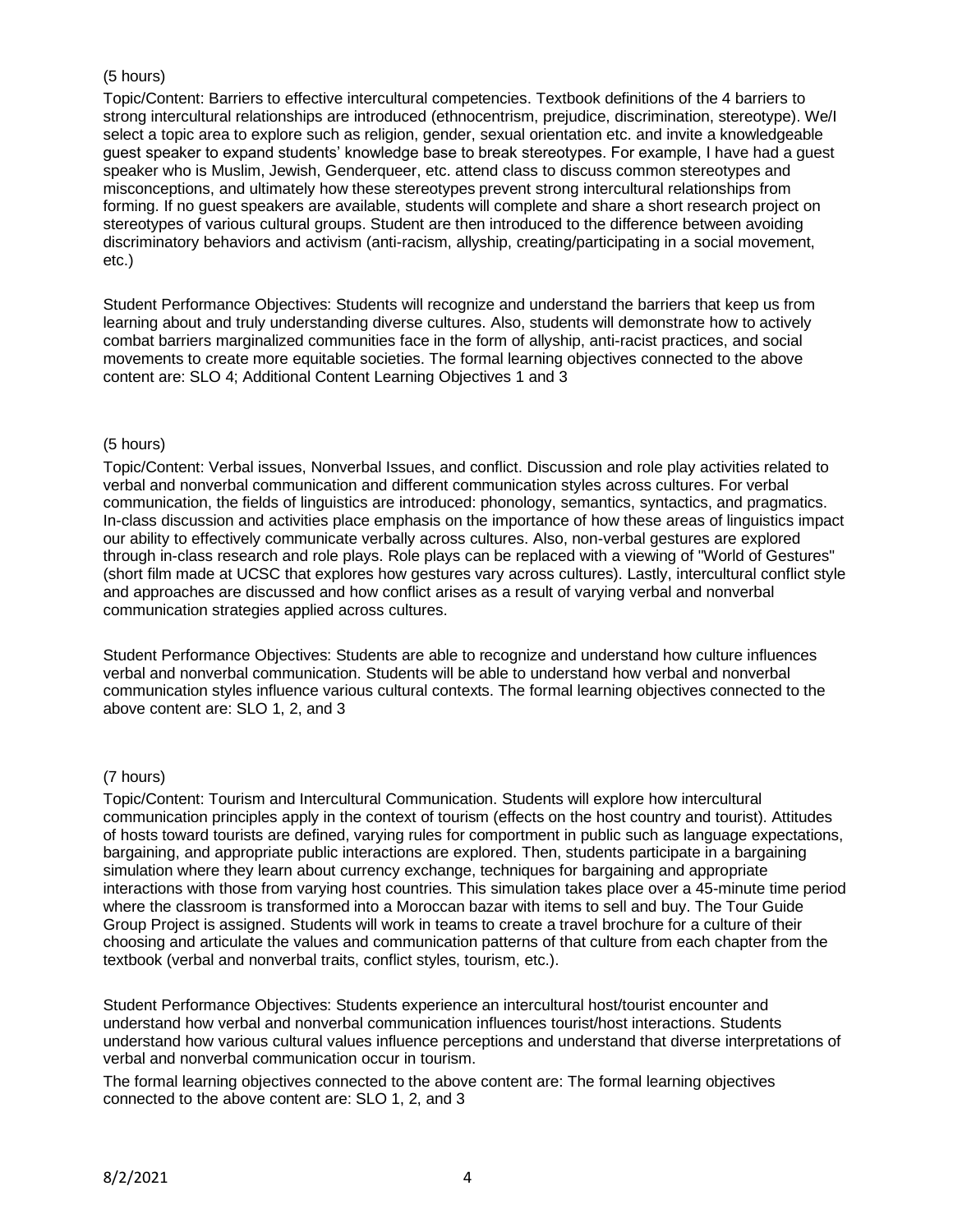# (5 hours)

Topic/Content: Intercultural Communication in Business. Students learn about principles of business communication and how they vary by culture (i.e. relationship vs. task priority, harmony vs. honesty, quality vs. efficiency, and work vs. material gain). Then, students recall "pairs" of concepts from the entire semester (collectivism vs. individualism, contact vs. non-contact cultures, high vs. low power distance, etc.) and make a connection to how these concepts help us to anticipate interactions while doing business outside the United States. Students then participate in a cross-cultural business simulation called "Trip to Mintania." Students are split into teams of five, with two being "Americans" and three being "Mintanians." Students are then briefed and do a bit of research before participating in a 40-minute business simulation. A post analysis is assigned for students to apply the concepts they learned about from Chapter 11 and the class lecture to their experience in the simulation.

Student Performance Objectives: Students understand how intercultural interactions relate to business and how to overcome intercultural differences to find the common ground necessary to build strong crosscultural business relationships. The formal learning objectives connected to the above content are: SLO 1, 2, and 3.

## (8 hours)

Topic/Content: Students patriciate in a "workshop" where they can study for the Exam or work on the Tour Guide Projects in class. Students take their Exam and turn in the Tour Guide Project.

Student Performance Objectives: Students will apply salient concepts/theories to their own cultural identities and reflect on what they have learned over the course of the semester. Tour Guide Projects take place during the last three class periods of the semester. The culminating Tour Guide Project allows students to see how all course concepts apply in specific cultural contexts. The formal learning objective connected to the above content are: The formal learning objectives connected to the above content are: SLO 1, 2, and 3.

## **METHODS OF INSTRUCTION:**

Lecture, in-class discussion, videos and activities including role-plays, presentations and collaborative dyadic and small groupwork.

## **OUT OF CLASS ASSIGNMENTS:**

Required Outside Hours: 15

#### Assignment Description:

Cultural Exploration Paper #1: Increase Your Cultural Awareness. Students complete a two-part assignments. Part I: Proposal- Students write a proposal detailing assessment of their own cultural identity and then write a brief proposal identifying two other cultures they would like to learn more about. Students will then propose two activities that will expand their knowledge of this culture (watch a documentary, conduct an interview, visit a museum, eat at a restaurant, etc.). Options must be offered to students who have limited resources (transportation, money, etc.). Part II: Students write a reflection of their experiences using the DAE model (describe what you observed, analyze what you saw, explain how you felt). Students have two-months to complete the entire assignment (1-week for the proposal and 7-weeks for the activities and reflections). Reflections are two-pages each, totaling 4-pages.

#### Required Outside Hours: 10

Assignment Description: Cultural Exploration Paper #2: Power of Popular Culture. Students write a 4-5 page media analysis. Students chose a personal identity and three examples of their identity in media. Then, students have to examine how their identity is represented through each example. The purpose of this paper is for them to explore media's role in how others perceive their culture, how they perceive their culture through media representations, as well as how others perceive them in connection to those representations.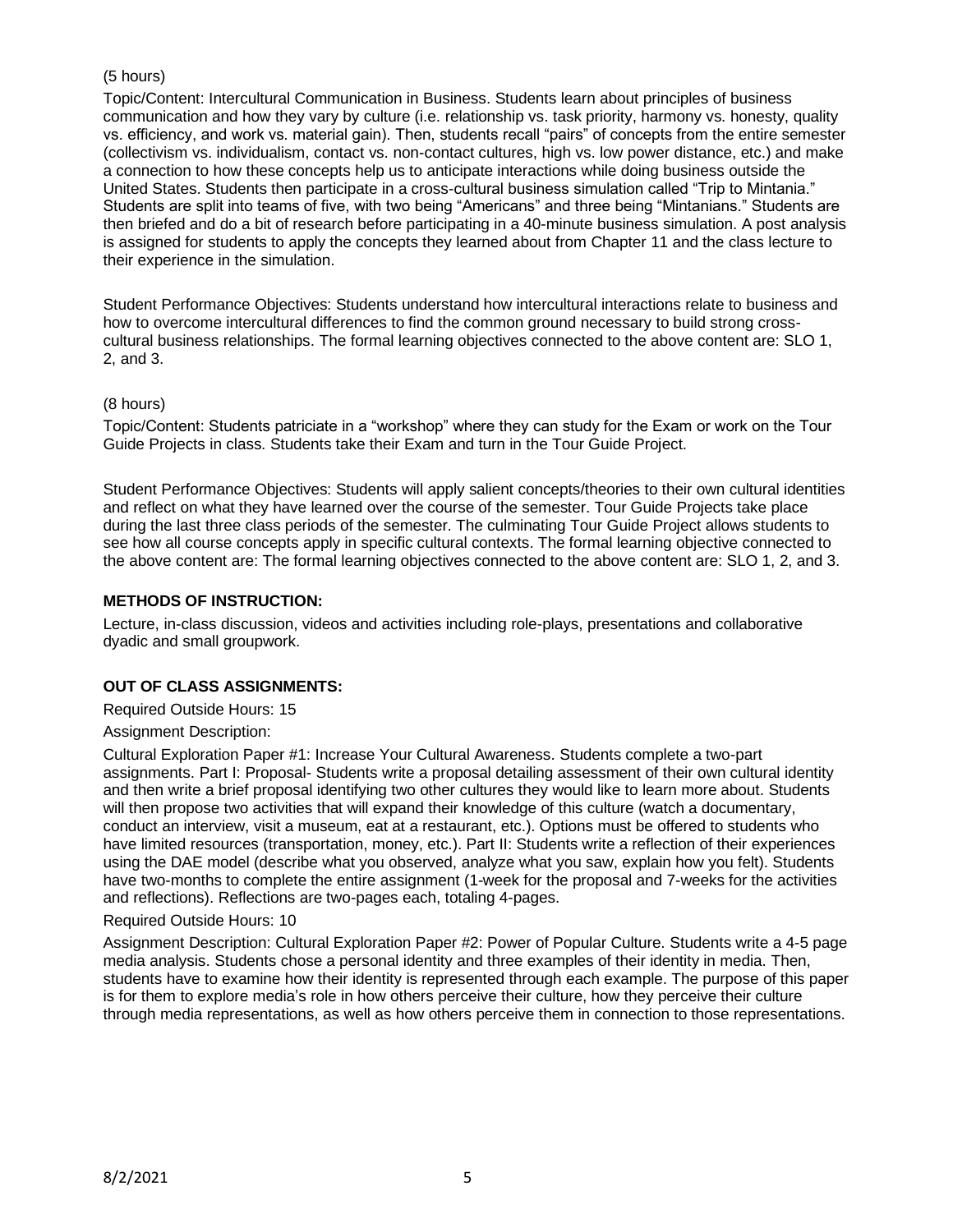## Required Outside Hours: 6

Assignment Description:

Business Simulation. Students will prepare, participate, and debrief a cross-cultural business simulation in small groups. The purpose of this assignment is to allow them to practically apply what they have learned about varying cultural approaches to verbal and nonverbal communication to a business context. The debrief asks students to connect what occurred in the simulation to intercultural business theories and concepts in a short write-up.

Required Outside Hours: 30

Assignment Description:

Tour Guide Project. In groups, students will construct an informative brochure on a culture of their choosing. Then, they will research and document the following for their chosen culture: location/geography, history/identity, values, verbal communication, nonverbal communication, popular culture, relationships, conflict styles, tourism, business, and 10 practical tips for American's when visiting this culture. Then, students will present a 20-minute presentation of their findings, including an interactive and informative activity teaching us about a cultural practice. The purpose is for students to apply the knowledge they've accumulated over the course of the semester to a specific cultural competency.

Required Outside Hours: 8

Assignment Description:

Cultural Identity Speech- Students will select a personal identity from chapter 4 (class, race/ethnicity, gender, sexual orientation, personal identity, etc.) and present a 4-5 minute speech. The speech should articulate their identity as it pertains to the six elements of culture (learned, perceptions and values, shared, feelings, expressed behavior, and dynamic/heterogeneous).

Required Outside Hours: 39

Assignment Description: Readings and Assessments- Students are assigned 11 textbook chapters and various other articles, activities, and videos to prepare for class (totals roughly 25 hours). Additionally, students take two online quizzes (quiz and study time equals roughly 2 hours each). Lastly, students study for an in-person final exam (average of 10 hours of studying).

# **METHODS OF EVALUATION:**

Writing assignments

Percent of total grade: 35.00 %

Writing assignments: 30% - 40% Written homework Term papers Other: Presentation outlines, role-play scripts, evaluation.

Skill demonstrations

Percent of total grade: 35.00 %

Skill demonstrations: 30% - 40% Class performance Other: Oral presentations, interviews, groupwork Objective examinations

Percent of total grade: 30.00 %

Objective examinations: 20% - 30% Multiple choice True/false Completion Other: Short answer/essay

## **REPRESENTATIVE TEXTBOOKS:**

Martin & Nakayama.. Experiencing Intercultural Communication.. Boston:: McGraw Hill,2018. ISBN: ISBN: 978-1259870569

Reading Level of Text, Grade: Reading level of text, Grade: 13+ Verified by: Verified by:K. Alviso